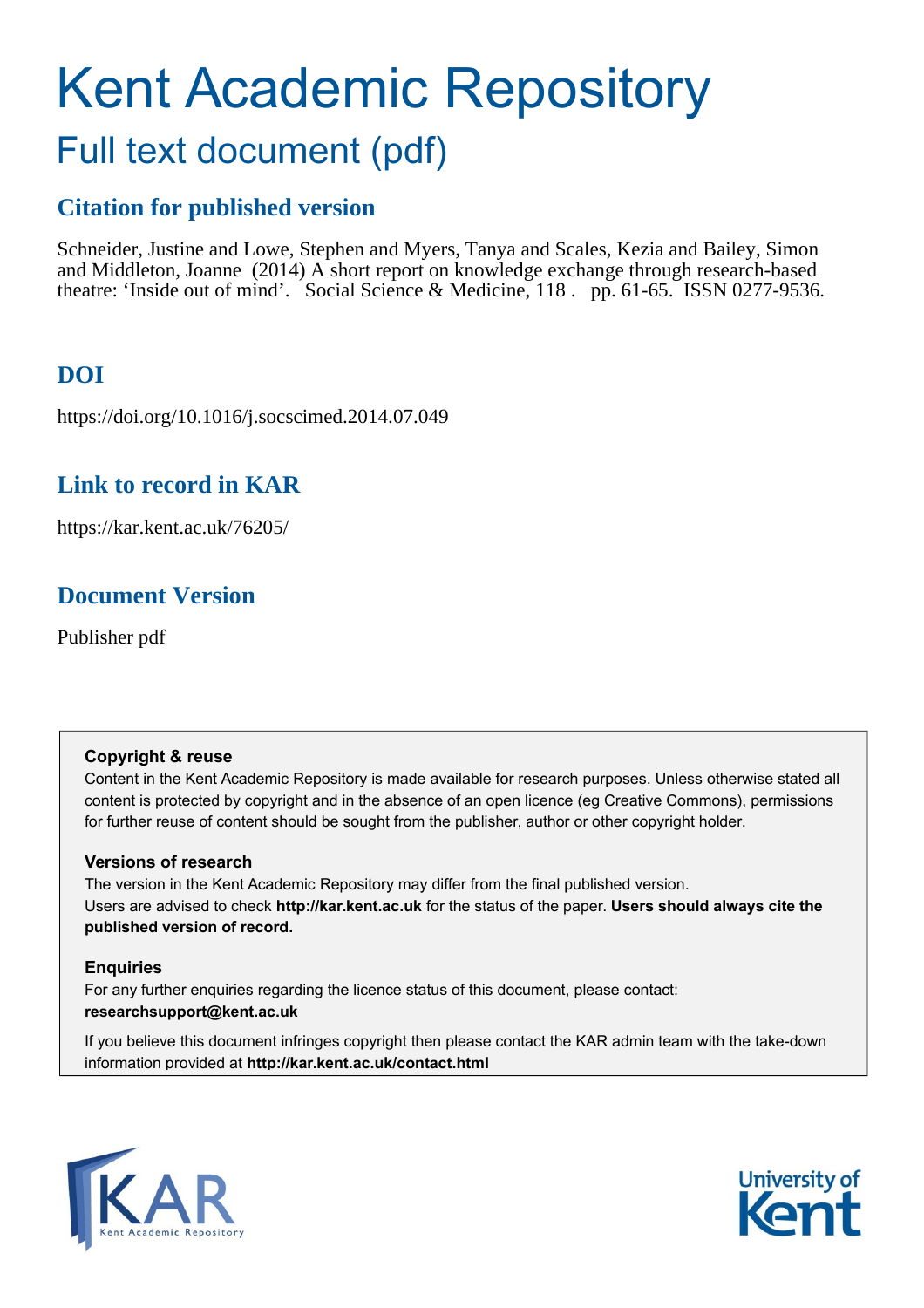[Social Science & Medicine 118 \(2014\) 61](http://dx.doi.org/10.1016/j.socscimed.2014.07.049)-[65](http://dx.doi.org/10.1016/j.socscimed.2014.07.049)

Contents lists available at [ScienceDirect](www.sciencedirect.com/science/journal/02779536)

### Social Science & Medicine

journal homepage: [www.elsevier.com/locate/socscimed](http://www.elsevier.com/locate/socscimed)

### Short report

### A short report on knowledge exchange through research-based theatre: 'Inside out of mind'



<sup>a</sup> School of Sociology & Social Policy, University of Nottingham, UK

<sup>b</sup> Meeting Ground Theatre Company, Nottingham, Nottinghamshire, UK

#### article info

Article history: Received 11 September 2013 Received in revised form 9 July 2014 Accepted 17 July 2014 Available online 19 July 2014

Keywords: UK Ethnography Theatre Dementia Carers Ethnodrama

#### **ABSTRACT**

The short report describes the development from page to stage of a work of theatre based on an ethnographic study. The originating research focused on the work of health care assistants (nurse's aides) whose direct impact on the quality of life of highly dependent people is often overlooked. The research followed hospital personnel on wards specialising in the 'challenging behaviour' associated with dementia in central England. Conventional research outputs failed to engage the health care assistants themselves, so we turned to theatre to remedy this. The development of the field notes into theatre was characterised by the artistic freedom given to the playwright, in contrast to more data-led approaches to theatre making. The account of the process of creating the play, Inside Out of Mind, is followed a description of how the work was received by specialist and general audiences totalling  $2000+$ . The discussion seeks to locate the whole enterprise in relation to the field of research-based theatre and explores how the production and its associated learning events relate to definitions of research-based theatre in the light of recent attempts to encapsulate this broad and diverse methodology.

© 2014 The Authors. Published by Elsevier Ltd. This is an open access article under the CC BY license [\(http://creativecommons.org/licenses/by/3.0/](http://creativecommons.org/licenses/by/3.0/)).

#### 1. Background

Research in health care seeks improvements overall but changing minds is not enough: research needs to act on how people feel about things as well as what they think, and in a complex health care environment this is particularly difficult because of the need to influence groups and organisational cultures as well as individuals. This report describes a project which aimed to influence health care workers caring for people with dementia by creating a piece of theatre, based on field notes gathered in the course of commissioned, qualitative research on dementia wards. Alzheimer's Disease and related disorders (which we refer to here as dementia) pose a major challenge with implications for how developed societies prioritise their health care budgets. The focus of the initial study was the work of health care assistants (HCAs) in England, called 'nursing aides' in some other countries (Schneider et al., 2010). These people typically have no professional

registration but they often make up the majority of hands-on carers for people with dementia. HCAs have not been studied much except from a management perspective (Bach et al., 2008) but they are an area of growing concern (RCN, 2012). In England the job requires no formal qualifications, the working conditions can be stressful and there is seldom time for training or supervision. The initial study's purpose was to inform central UK policy and planning for that workforce (see disclaimer). The project presented here was conceived post-hoc and evolved incrementally as resources became available. The project was driven by the research team's conviction that the findings should be disseminated effectively to the workforce we had observed. We also believed that the working lives of these carers would be of interest to a wider audience, including the health service and the general public. We saw dramatization as a means to open up our findings and to embody them, complementing the formal publications and enabling new interpretations of the data.

#### 1.1. Originating research

The research, designed as a multi-site mixed-methods study using participant observation, interviews and focus groups, recruited two Master's-level and one postdoc researcher, authors

<http://dx.doi.org/10.1016/j.socscimed.2014.07.049>





<sup>\*</sup> Corresponding author. School of Sociology & Social Policy, University Park, Nottingham NG7 2RD, UK.

E-mail address: [Justine.Schneider@nottingham.ac.uk](mailto:Justine.Schneider@nottingham.ac.uk) (J. Schneider).

Present address: Manchester Business School, Manchester, UK.

<sup>&</sup>lt;sup>2</sup> Present address: Division of Clinical Psychology, University of Manchester, UK.

<sup>0277-9536/© 2014</sup> The Authors. Published by Elsevier Ltd. This is an open access article under the CC BY license ([http://creativecommons.org/licenses/by/3.0/\)](http://creativecommons.org/licenses/by/3.0/).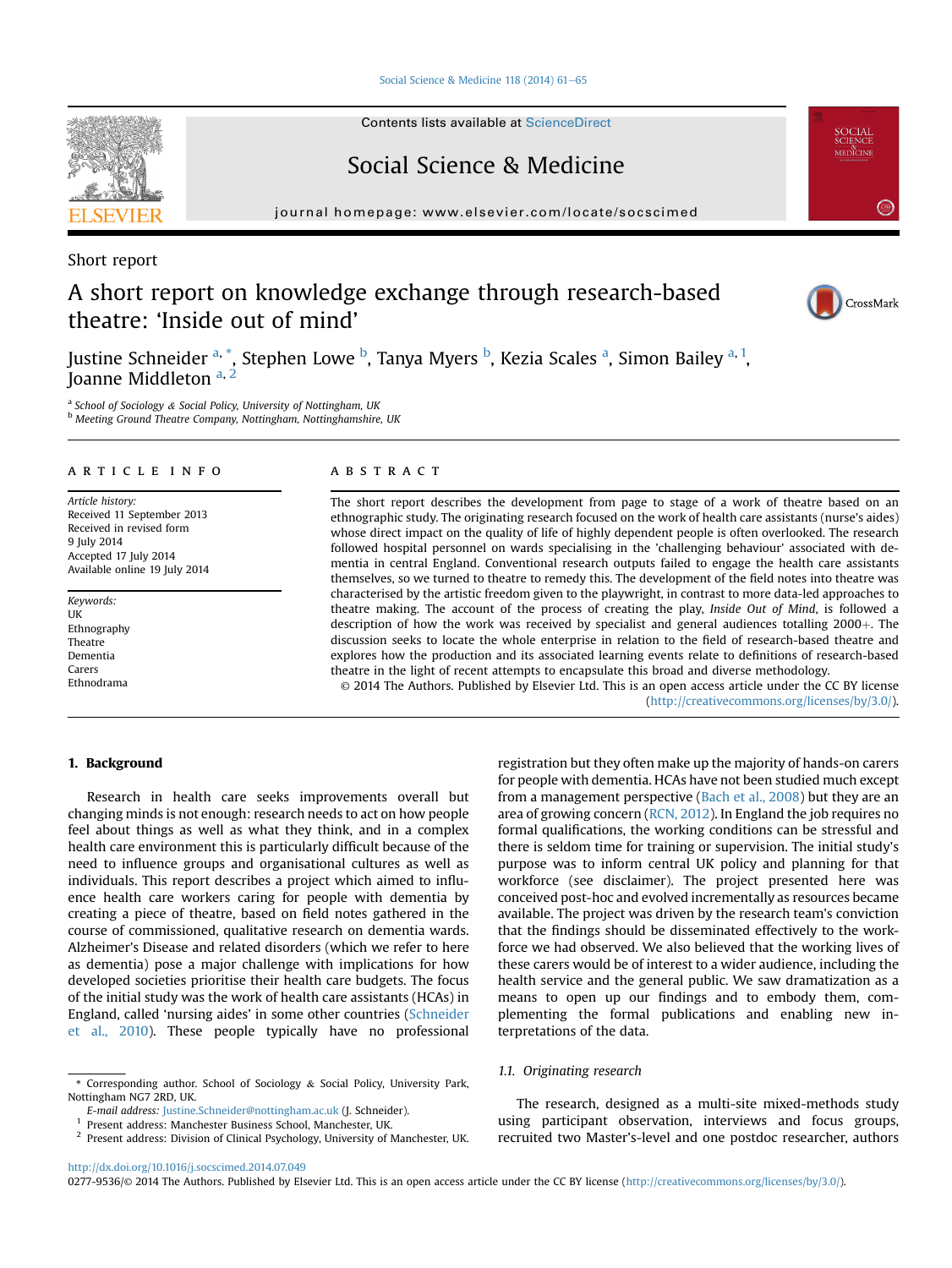KS, JM and SB, who worked as participant observers while also working as health care assistants on dementia wards. The aim of the study was to explore the stresses, coping strategies and rewards of caring for people with advanced dementia. Formal ethical approval was granted by Derby local research ethics committee on behalf of the national committee, COREC. Staff members were briefed by the chief investigator about the study and visitors were notified that the research was ongoing through posters on the wards. Staff could choose if they wished to have their data excluded from the analysis (none did so). It is important to note that direct observations of patients were not part of the study, so no consent was sought from them and the ethnographers observed staff, rather than patients or visitors to the wards. Obtaining informed consent from those who lack capacity and their carers is, like many aspects of dementia care, an ethically grey area. Our approach, approved by the ethics committee, enabled us to overcome this potential obstacle whilst still representing the reality of life for both patients and staff on the wards.

The researchers collected field notes at three sites over a total of four months' participant observation, they also interviewed 30 individuals altogether and conducted at least one focus group in each site. They produced about 600,000 words, but the report to the research funders had to be no more than 40,000 words long. This addressed key themes concerning the workforce: stress, ward management, involving family members, inter-professional working, positive and negative aspects of team identity, attachment and loss. However, it only permitted us to deal briefly with some of the most compelling data, partly because we were not formally observing patients and partly because this went beyond the purpose of the commissioned research. To convey the comedy and tragedy of life on the wards we turned to theatre.

#### 1.2. Theatre and knowledge exchange

HCAs have few opportunities for professional development and were not likely to read our formal publications. Therefore the findings of the study were mainly restricted to an academic and policy-making audience that accessed them through conference presentations and formal publications (Lloyd et al., 2011; Scales et al., 2011; Bailey et al., 2013) with one article in a practitioner journal (Schneider, 2010). We felt an obligation to share the findings effectively with the people who had permitted us to observe their work, in the hope that this might help to improve dementia  $care - broadly, by enabling the practitioners to reflect on the job,$ increasing their awareness of the personhood of patients and of their own needs for recognition and respect. Feedback sessions by the research team held between shifts attracted only a handful of health care assistants, for reasons which were difficult to ascertain. Yet the field notes contained vivid, compelling and inherently dramatic accounts of the daily work of the wards, and we wanted to make this reality better known, both to HCAs themselves and to a general audience including other NHS personnel. We saw the reenactment of a dramatized version of life on the ward as a means to make this closed environment widely accessible.

The research team intuitively recognised the superiority of drama over text when it comes to portraying the multidimensionality of human experience. In fact, led by pioneers (Mienczakowski, 1995; Denzin, 1997; Saldaña, 2005) and others, the 'ethno-drama' tradition has systematically gathered data for the express purpose of communicating the findings in theatrical forms. This has shed light on cancer (Sinding et al., 2002), homelessness (Finley and Finley, 1999) and racism (Goldstein, 2001) as well as dementia (Kontos and Naglie, 2007), with at least one study reporting a 'shift' in attitudes towards dementia on the part of health care personnel following attendance at a theatrical presentation (Jonas-Simpson and Mitchell, 2005).

Typically, ethno-drama begins with the intention of producing a dramatisation as a means to communicate research findings. In our case, this was an unplanned and unanticipated output, but one that responded directly to the field notes and was consistent with our felt obligations to engage the participants of our observations, health care assistants, with our findings. The implications of this response for bridging applied social research and the arts warrant investigation. We discuss them here in relation to a theoretical framework which has been put forward by Beck et al. (2011) to enable comparisons and differentiations to be made amongst divergent approaches to research-based theatre. Building on typologies of research-based theatre developed by Denzin (1997) and Rossiter et al. (2008), Beck et al. (2011) propose a two dimensional framework, with the axes 'research' and 'performance'. This characterises **research** along a continuum with four reference-points: systematic research; more informal yet still first-hand research; second-hand research; and casual enquiry. The framework also offers four reference-points for *performance*: researcher-only or closed performance; research stakeholder performance; aesthetic and stakeholder performance; and aesthetic performance. Having described the evolution of our research-based theatre project below, we will seek to locate it in relation to these points on the research-performance axes.

#### 2. Methods

#### 2.1. Commissioning

The script was commissioned from a local theatre company, Meeting Ground, through a contractual agreement with the university. This entailed a confidentiality agreement to give access to the field notes, which had been fully anonymised so that no individual could be identified. An Independent Theatre Company (ITC) contract defining rights with respect to the script and any productions was also made. Meeting Ground Theatre Company's experience and track record lie in what is called 'politics of the imagination', based on the principle that imagination is a route to understanding and insight into the worlds of others. Fortuitously, the theatre company founders had been influenced by the work of Augusto Boal, who founded the Theatre of the Oppressed, using drama to challenge injustice and raise the consciousness of participants (Boal, 1993), so their approach was to empower the research participants through drama.

Unlike some theatre commissions which have explicit educational objectives or messages to deliver, since the final report had been submitted and their contractual commitments to funders were met, the research team chose to give total freedom to the playwright, Tanya Myers. Support was provided by Dr. Stephen Lowe with responsibility for the artistic development, and steering the work to completion. This entailed giving the playwright and other creative artists (set, costume, sound and lighting designers as well as the director) freedom to explore the work's individual sense of form and beauty. Researchers and artists shared the conviction from the outset that drama generated through this creative and imaginative process would have the potential of reaching a wide general audience, provided it was unconstrained by 'worthy' or didactic aims that might make it instructive rather than inspiring.

#### 2.2. The creative process

The script development took 14 months, during which playwright immersed herself in the field notes but also read many papers and books on dementia and drew on her own experiences of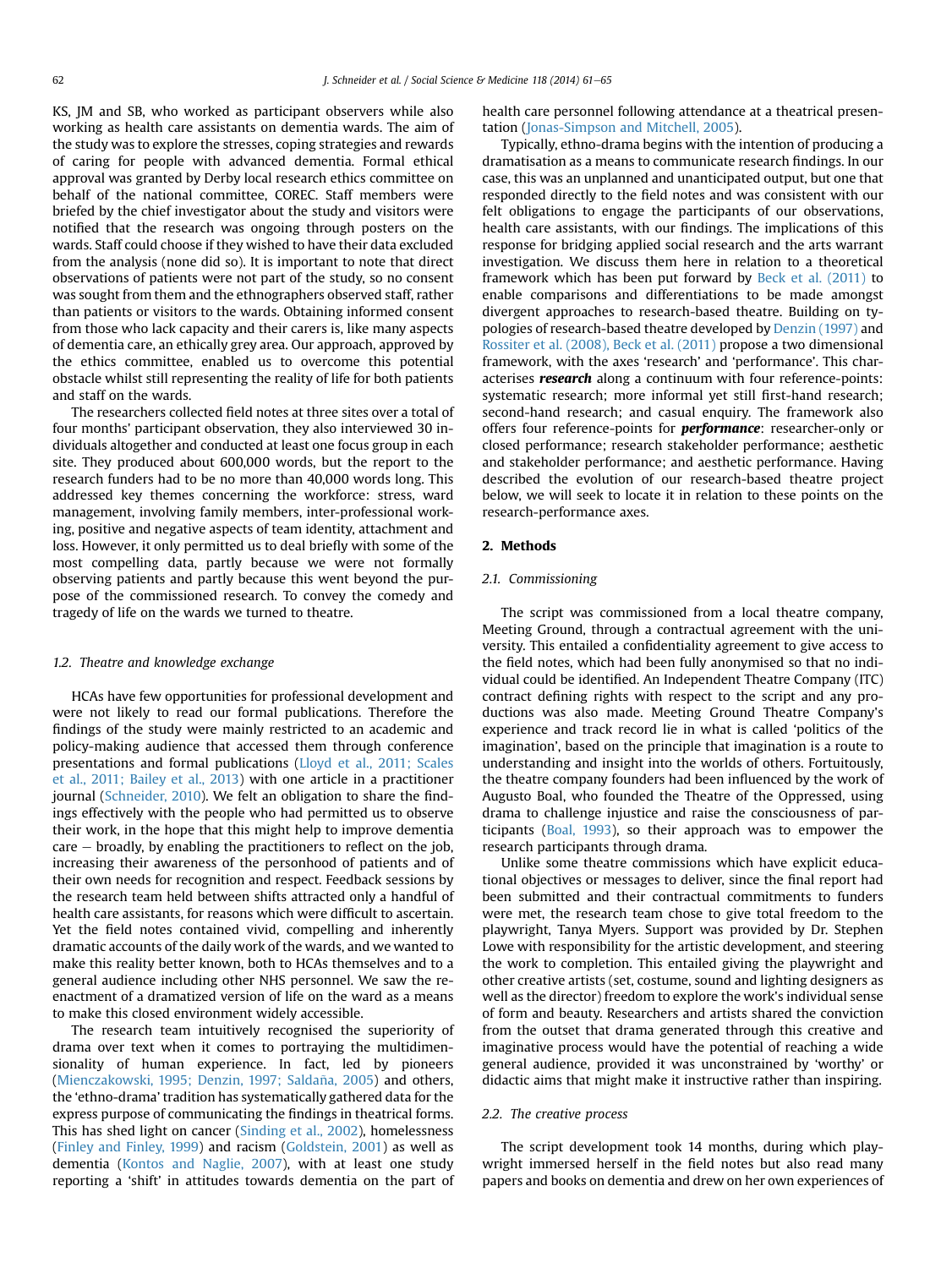caring for people with dementia. Not without reservations, the researchers believed that, on balance, the potential advantages of effective knowledge transfer outweighed the risks, motivated by a conviction that the research report did not do justice to the extraordinarily vivid field notes.

#### 3. Results

#### 3.1. The characters and script

The resulting work, Inside Out of Mind, has 15 characters, including eight carers (of whom six represent paid professionals and one a family carer) and seven patients. Each of these characters has a past, present and future reality imagined by the writer. Staff carers and much of their dialogue came directly from the research material, while characterisation of the patients and their family members drew on wider reading and the writer's own experience of working as a carer and looking after a family member with dementia. As the paid carers were the focus of our observations and patients were not observed directly, the characterisation of the patients in the play is not based on field notes. Rather, the patients with dementia are fully the author's creation and include a former French Resistance fighter, a prima ballerina and a childless woman still traumatized by loss of her sister in a bus accident during a blackout in World War II. The script supplements the data collected through systematic participant observation with first-hand experience and second-hand sources. The patients are therefore wholly fictional, while the staff are composite characters based on the research data; no recognisable individual is portrayed.

#### 3.2. Productions

In July 2011, following five days of workshops directed by Stephen Lowe, excerpts from the play were presented at Nottingham Playhouse to an invited audience of about 60 professionals from health, theatre and research backgrounds, together with family carers of persons with dementia, with a panel discussion to follow. A 10-min film about the workshop can be viewed here: [http://](http://vimeo.com/32860587) [vimeo.com/32860587](http://vimeo.com/32860587) or as supplementary material. The audience response encouraged the team to work towards a full production. Bringing this to the stage took two years, two rewrites of the script and several bids for grant funding (three unsuccessful, and one successful). Three local health care providers agreed matched funding. Most important to the communication of the drama to our intended audience, directors of nursing and workforce development, who together employ about 1500 health care assistants, were persuaded to make a commitment to release most of these members of staff to attend a performance of the play. Moreover, three health care organisations seconded senior nurse educators for 30 days over 9 months to ensure that each organisation and its staff were fully prepared for this to happen. The university arts centre made its theatre available for two weeks in June, 2013, and its staff took charge of marketing and catering. Their guarantee of a venue enabled us to give the theatre company the green light to contract the professional actors, build the set and book rehearsal space.

Supplementary data related to this article can be found online at [http://dx.doi.org/10.1016/j.socscimed.2014.07.049.](http://dx.doi.org/10.1016/j.socscimed.2014.07.049)

#### 3.3. Workshops

The assurance of an audience of health care assistants (who had been the main focus of the study) offered the opportunity to complement their attendance at the play with a linked workshop, completing the cycle of knowledge exchange, and making a structured learning event available to these basic-grade personnel who were rarely released for anything other than mandatory training. The production team drew on the enthusiasm and goodwill of 15 university lecturers and researchers in health to facilitate the workshops. These were planned to a high level of specification so that each participant would have a similar experience. The aim was formulated as follows: The purpose of the Inside Out Learning Event is to increase people's confidence in caring in clinical settings for people with memory problems and the family members who support them. A further opportunity to create an effective learning experience for the participants was offered by the Arts Council, Grants for the Arts funding to employ actors to co-facilitate each workshop. Thus the actors could demonstrate how they used imaginative skills to engender compassion - role-playing, hot seating and other professional techniques, and how these could be relevant to participants' experience of dementia care. The workshops were evaluated by the first author using three methods: brief questionnaires completed by participants on the day, verbal and written reflections made by the workshop leaders, and a focus group of the actors who co-facilitated which was recorded and transcribed for thematic analysis. A paper on the workshops and their evaluation is in preparation. The fact that participants completed the questionnaires was taken to imply informed consent, while the workshop facilitators were recruited and prepared on the understanding that they were collaborating in a developmental process entailing a formal evaluation.

#### 3.4. Full production

The playwright herself (Author TM) directed the full production at Lakeside Arts Centre, University of Nottingham, in June 2013, realising her vision for an elaborate, complex and sometimes surreal treatment of the script. The developed play includes visual and auditory themes, objects as symbols, dance and songs from the 1940s. Books, trees, birds, loud noises and keys are just some examples of imagery that reveals multiple layers of significance within the performance. The Nottingham production is uncompromising in terms of aesthetics: the audience enters directly into the noisy, confusing and impenetrable world of a person with dementia, and much of Act One is only interpretable as the story unfolds. The transition from bewilderment in Act One to recognition in Act Two mirrors the confusion of a person with dementia: this is one example of the many layers of meaning that the play offers attentive audience members.

Fifteen performances were given in June 2013; eight of these were exclusively for audiences of health care assistants, each one followed by a discussion between the cast and the audience, who then participated in 2-h workshops. 1109 health care assistants attended the learning events and 863 (78%) completed evaluation forms). Of this number:

- 52% said they had received no training of any kind in relation to dementia although employees of a specialist mental health trust were significantly more likely to have had training in dementia than those who worked in an acute trust;
- 82% said they worked with people with dementia at least once per month; and
- 92% said the day would have a positive impact on their work with people with dementia.

The vast majority of the health care assistants (84%) had not been to a theatre in the past year, some had never been to see a play before. We were especially gratified when the novices demonstrated a quick understanding of the subtleties of the play. Some brought their families back to see one of the public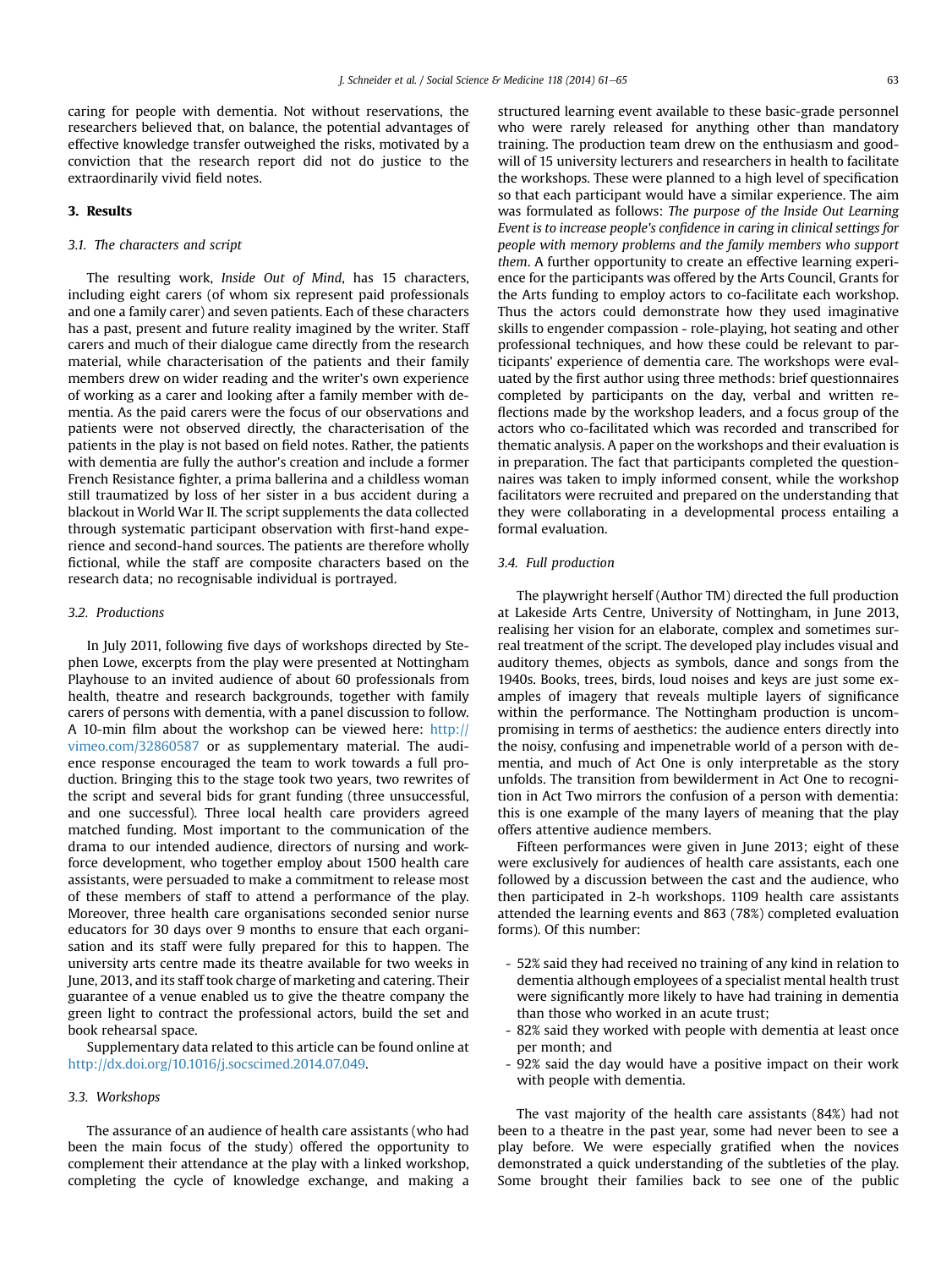performances. Not all enjoyed the workshops, and a few could not overcome their discomfort about participating in role play  $-$  but 93% rated the day 'good', 'very good' or 'excellent' overall. In the audience discussions, each chaired by a senior executive in the employer trusts, participants thanked the writer and validated the play's presentation of their working lives, while recognising that the dramatisation frequently deviated from their literal reality. Participants also challenged the status quo: why they generally receive so little recognition for the work they do. Inside Out of Mind shows them under stress, underappreciated and underpaid; human beings with feelings and families who grow attached to their charges at work.

There were 75 written comments and 24 of these were negative (3% of all respondents). Nine negative comments came from the first day, when the conference registration process and other logistical problems were to blame. Overall, written feedback supported the quantitative evidence that the workshops achieved their aim of increasing people's confidence to care, with 92% stating that the event would help them in working with people with dementia. Comments reflect a positive appreciation of the innovative approach to education using theatre: 'brilliant' and 'amazing' were often used. They show the emotional impact of the performance:

"I have learnt that people with dementia have feelings and I have learnt to appreciate how they must feel."

Respondents also endorsed the relevance of the show for a much wider audience.

"Excellent for giving an insight to people unaware of dementia and what can be experienced. Should be shown nationwide."

A seven-minute film about the play's immediate impact can be viewed here: [http://www.youtube.com/watch?v](http://www.youtube.com/watch?v=Kbir0cCQPYM)=[Kbir0cCQPYM.](http://www.youtube.com/watch?v=Kbir0cCQPYM)

This includes brief scenes from the play and comments from members of the team, together with interviews with three HCAs who express the enthusiastic response shown in the formal evaluation.

#### 4. Discussion

Here we address the methodology of research-based theatre in this context, while analysis of the lasting impact of the play awaits follow-up data. Our preliminary findings tend to confirm an earlier report of the 'shift' made by health care professionals who attended a research-based play about living with dementia (Jonas-Simpson et al., 2012). This effect can be described as inspiring greater compassion, meaning and hope concerning dementia work. Anecdotally, people who saw the play several times say they took away a different understanding on each occasion.

How, then to characterise the play and its relevance to the field of social science? The Beck et al. (2011) dimensions of 'research' versus 'performance' emphasis places the preliminary performance of Inside Out of Mind and its full production in different positions. The early performance of excerpts was clearly a combination of systematic research (field notes) first hand informal research (playwright's lived experience) and second-hand research (playwright's reading), and it was presented to a stakeholder-only audience. The full production likewise spans three fields of the research spectrum: systematic research, lived experience and second-hand experience, but the performance was presented to eight audiences of stakeholders and seven audiences made up of the public  $-$  albeit with a bias towards academics and health care professionals among the 'public'. It could therefore be classed as an 'aesthetic/stakeholder performance' or, given the elaborate staging, lighting and soundscape, it might lean towards the aesthetic performance. Moreover, different treatments of the script and different audience profiles might lead us to position the work in different locations on the research-performance framework.

In attempting to apply the framework proposed by Beck et al. we find that we need three, not two dimensions, because 'audience' and 'aesthetic' are confounded in the present formulation and in practice they vary independently. Inside Out of Mind demonstrates that aesthetic values do not have to be compromised in order to engage stakeholder audiences, it therefore challenges the reciprocal relationship between audience and aesthetics as portrayed in Beck et al.'s typology. Nonetheless it should be noted that for the stakeholder performances we found it necessary to explain in advance to the audience of health care assistants that the world they were about to enter was that of a person with dementia. Without this contextual information the experience proved inaccessible to many.

Perhaps research-based theatre defies categorisation; in many ways the product is unique, each time it is performed. The translation of research into drama entails a dialogue between the data and the script; numerous judgements are made  $-$  mainly by the writer, to edit and elaborate an already-selective research account of observations. This is followed by a further process of transformation of the script, inspired by the director's vision, but affected also by the actors' physicality and characterisation, the physical environment or set, and finally by the audience as well. Judgements about research data are guided by the values, history, standards and politics of research, while the decisions of the writer, director and actors are guided by the values, history, aesthetics and politics of theatre, and these are not static. It is important also to remember that each audience is different, and that actors respond subtly to the audience reactions; this was particularly evident in our experience when the theatre was full of those health care professionals whose working life was being portrayed on stage.

Research-based theatre seems to be governed by a general rule, expressed pithily by Beck et al.: '[t]heatre created to disseminate findings may seek to be more objective than compelling, while theatre created for the general public may seek to be more compelling than objective.' [24, 688] The success of Inside Out of Mind might not have been achieved if the project had been undertaken as 'strict' ethno-drama from the start; a commission whose intention was principally to portray research findings (rather than to achieve knowledge exchange with the target audience) would have required a more direct representation of the data collected, and would probably have attracted a narrower audience of insiders. As a team we were not burdened by prior assumptions about research-based theatre and the stringencies of ethno-drama, the aesthetic held sway over the realistic because we unhesitatingly subscribed to the objective of reaching as large an audience as possible. In other words, Inside Out of Mind appears to defy the general rule that places compelling theatre and impact on stakeholders in opposition to each other. It therefore indicates that the Beck, Belliveau et al. framework should be revised to accommodate a third dimension, differentiating 'audience' from 'aesthetic', because we have found that sizeable numbers of stakeholders can engage with a performance that prioritises artistic merit.

As we see it, deployed as a methodology in social research, ethno-drama is dialogue between the ethnographic and the dramatic. The ethnographic entails the documentation of a social setting, and the dramatic entails its re-enactment  $-$  generally not (perhaps never) a literal reproduction, but essentially one based on key emotional themes arising in that observed setting. To that extent, the term ethno-drama can be applied to Inside Out of Mind, and the analysis of the reality observed by the study's